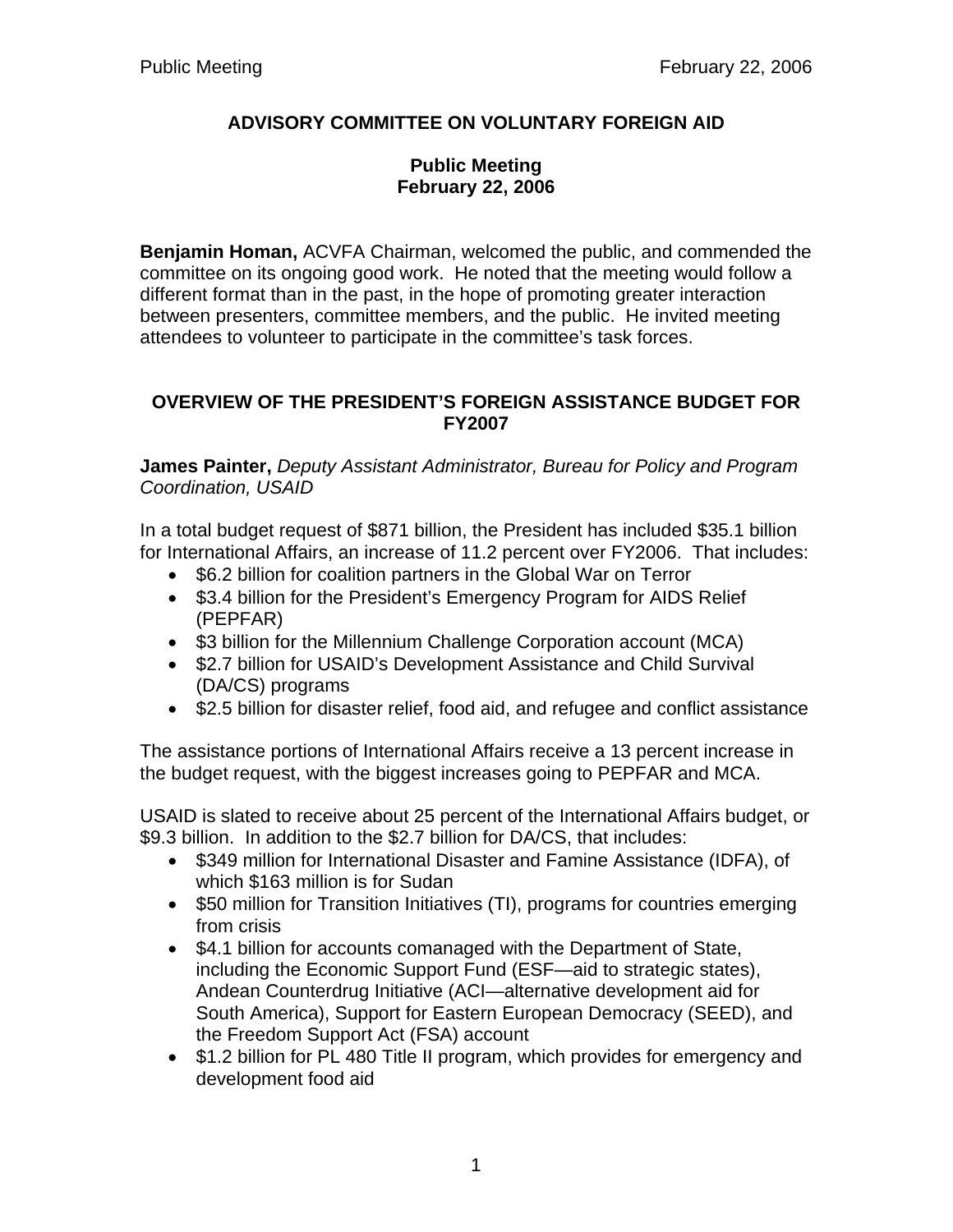The Child Survival account is up a bit at the expense of the Development Assistance account because USAID has increased attention to two significant emerging health threats:

- Malaria—a total of \$166 million, including \$135 million for the President's Malaria Initiative, which will target three countries this year and seven next year
- Avian influenza

DA/CS accounts alone for Africa are at over \$1 billion.

The FY2007 request once more seeks authority to use funds for the local purchase of food and commodities in unforeseen crises. USAID believes it could use this flexibility to feed an additional million people and save an additional 50,000 lives.

Apart from the International Affairs portion of the budget, USAID does have partial authority over some other accounts. It will probably manage \$1 billion of the Global AIDS Initiative, along with Iraq reconstruction money and some funds for threshold countries trying to establish eligibility for MCA.

USAID now allocates the transformational portion of its budget using four criteria:

- Country need as determined under MCA criteria
- Country commitment
- Population size (though this criterion does not carry much weight)
- Program performance

The Agency reviewing the potential to allocate the strategic portion of its budget similarly. This is an effort to do away with "budgeting by inertia."

#### **DISCUSSION**

USAID will be emphasizing five-year strategic and one-year operational plans. The notion of five-year plans is not so much a change for USAID as a change in the way it integrates its planning with the Department of State. USAID and the State Department do have an existing three-year joint strategic plan now due for renewal, but that is a very high-level strategic document. In the near future the State Department and USAID will be aiming to integrate their plans on the levels of regions and countries.

### **PANDEMIC OUTBREAKS: USAID AND LOCAL PARTNERS**

Panelists included members of the ACVFA Avian Influenza task force, formed after the public meeting of October 19, 2005.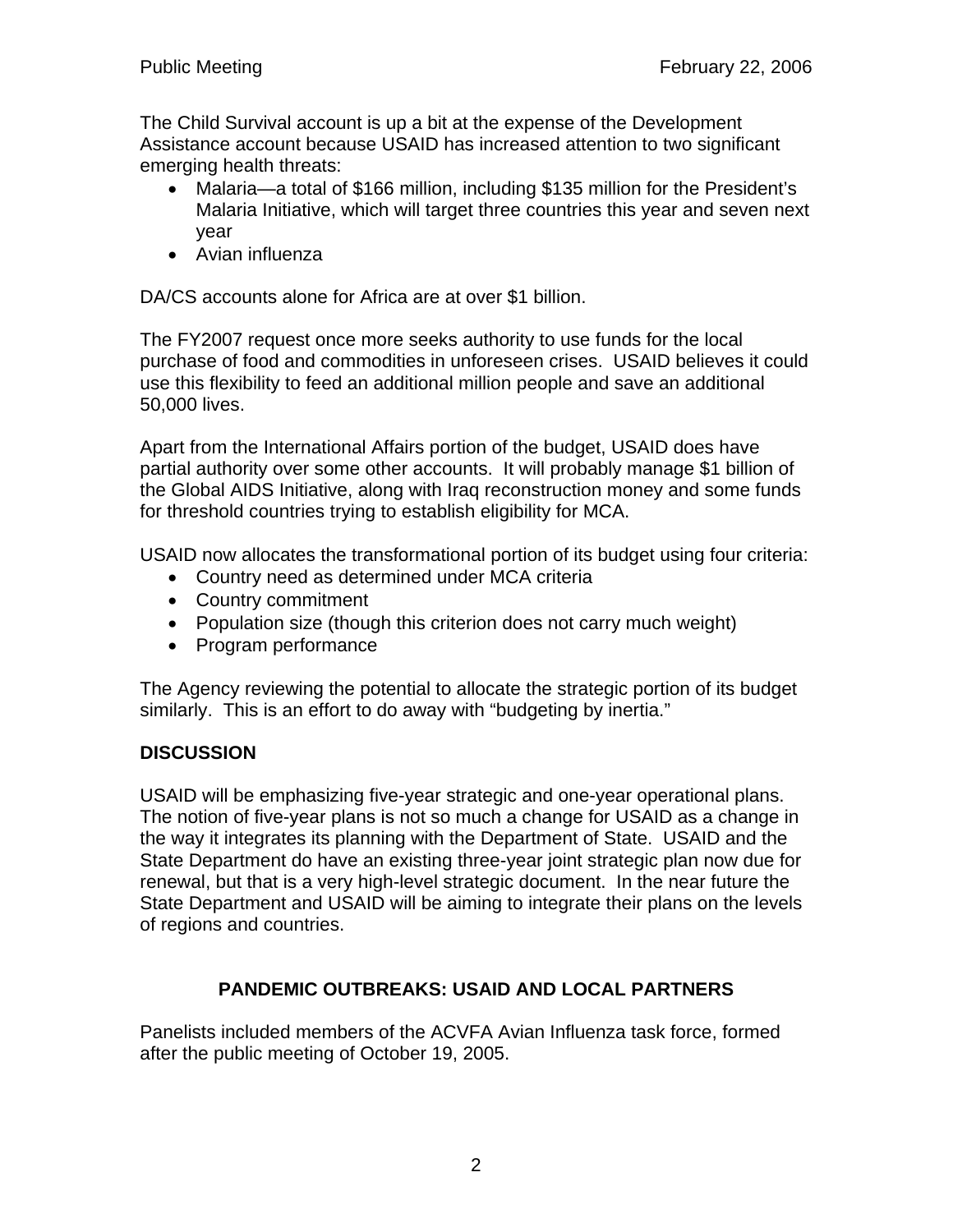**Dennis Carroll,** *Senior Infectious Diseases Advisor, Bureau for Global Health, USAID* 

In October, then-Administrator Andrew Natsios created a special avian influenza–focused unit to bring together a wide range of capabilities and use the resources available effectively.

Historically, AI has been a virus mainly affecting birds, and to this day 99 percent of infections occur in poultry. But the current H5N1 strain of AI has infected over 190 people so far, and of those more than half have died. It is a dynamic virus, and genetically very similar to the 1918 pandemic influenza virus that killed 50– 100 million people over fourteen months. Influenza pandemics tend to occur every thirty to forty years. The last was in 1968.

AI spreads from animals to humans in places where many people live in close proximity to poultry. In recent years, countries have turned to poultry as a way to keep up with their populations' protein and local economic needs.

The last sixteen to eighteen months—and the last six months in particular—have seen the explosive spread of AI. So far the genetic characteristics, pathology, and epidemiology of the virus have remained unchanged, and so far it has not developed the ability to pass from person to person. The situation is very dicey, however, because this class of virus can mutate and adapt very quickly.

The threat of AI requires a comprehensive approach dealing with both human and animal health. USAID is responding across traditional sectors of aid, involving at the very least nations' ministries of agriculture and health. The threat of AI also requires an emergency response—the Agency does not have time to build new systems to deliver services, it must respond using those already in the field, guided by existing world organizations and the UN.

The goals of AI control are:

- 1. Limit animal infections
- 2. Limit human infections
- 3. Prepare for the worst

From the moment an outbreak begins, public health officials have from twentyfour to twenty-six days to contain it before it spreads out of control. Containment capabilities must be in place before an outbreak begins.

USAID and colleagues from the Centers for Disease Control (CDC) and the Departments of Agriculture, Health and Human Services, and State are working to support countries in a number of areas simultaneously:

- Strengthening surveillance and laboratory diagnostic capabilities
- Bringing the public and private sectors together in rapid-response teams capable of dealing with animal and human outbreaks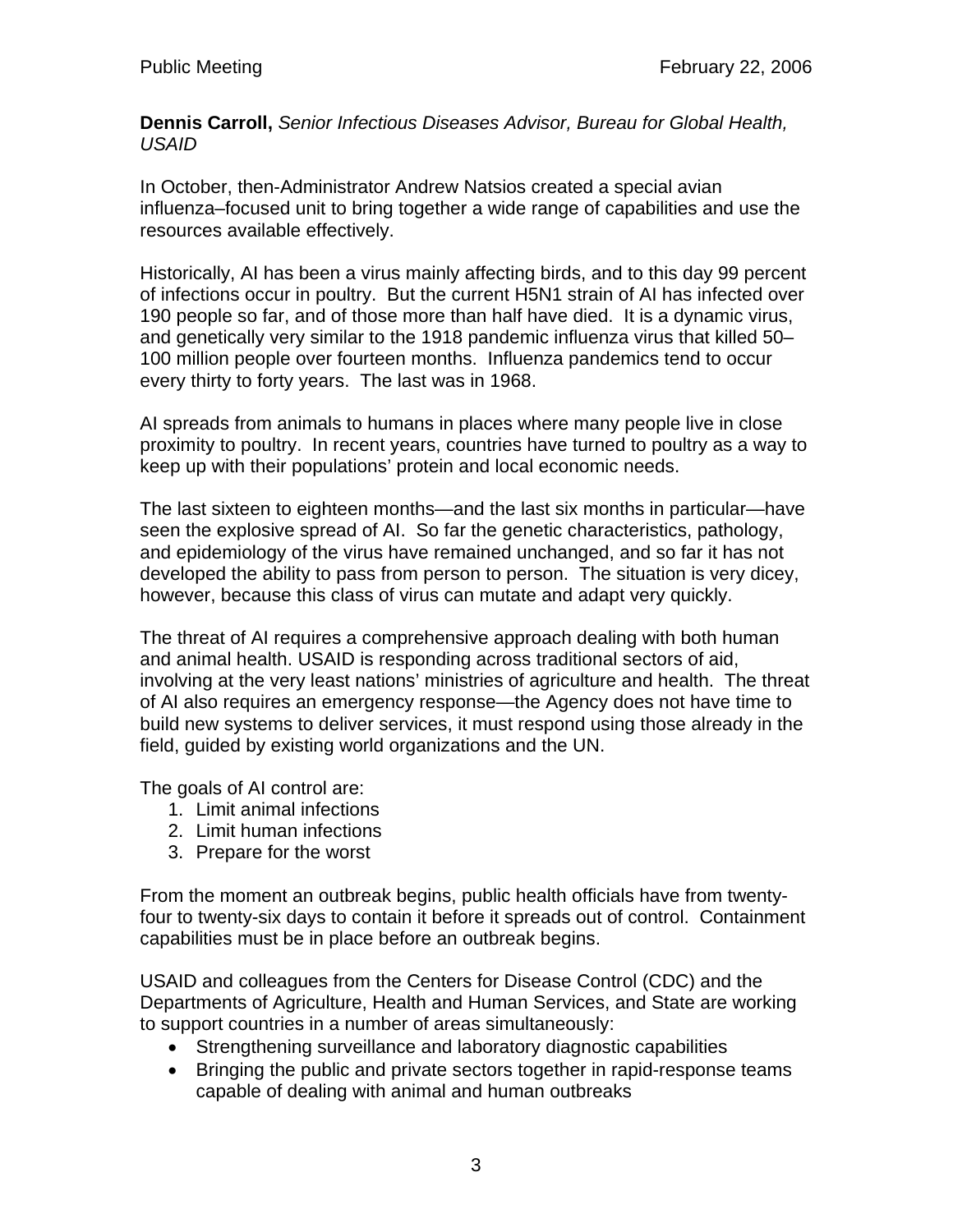- Providing support for pandemic planning
- Conducting research
- Stockpiling equipment and medicines
- Communicating with high-risk populations, policymakers, and the media

In the long term, USAID and its partners need to help countries transform their animal husbandry practices.

### **Nancy Aossey,** *President and CEO, International Medical Corps, ACVFA Member*

Nongovernmental organizations (NGOs) are already in most of the areas where pandemics are likely to start, and they have access to communities and the trust of their residents.

NGOs can make significant contributions to the planning and implementation of methods to prevent the spread of disease. They can:

- Identify risky behaviors
- Teach communities about appropriate hygiene and isolation practices
- Help ministry of health officials develop prevention and containment plans
- Activate the network of the Expanded Programme on Immunization (EPI)
- Treat patients and assist in isolating those exposed to the virus
- Provide increased local management training to ensure that local health services are not interrupted if international aid workers are evacuated
- Distribute stockpiled supplies
- Respond as part of emergency-response teams

Much government funding has gone toward vaccine development. Little is known about the local social, cultural, and economic dynamics that will affect containment and control. We need to support World Health Organization (WHO) recommendations for evidence-based research, allowing NGOs to survey social norms and examine health systems.

Since International Medical Corps turned its attention to AI last spring, it has taken the following steps:

- Developed coordination links with international agencies, local health authorities, and community-based organizations
- Participated in the Avian Flu Technical Forum held by the WHO in Geneva
- Assisted WFP regional emergency-management teams
- Developed a form for population-based surveys of risky behaviors, knowledge gaps, and needs
- Launched a public Web site to disseminate the latest information on AI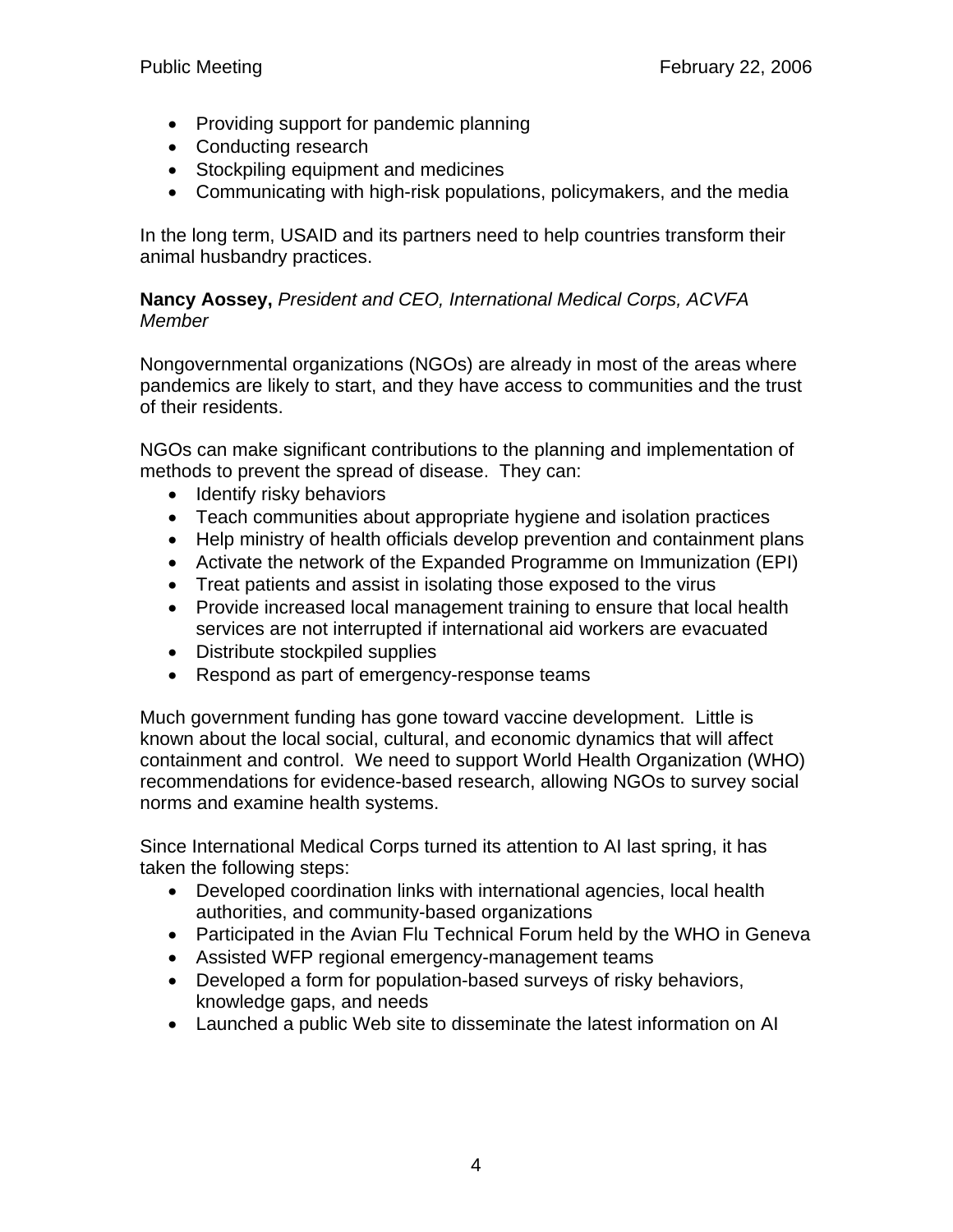### **Mohammed Akhter,** *President and CEO, InterAction, ACVFA Member*

Over 100 countries gathered in Beijing to address AI as a humanitarian crisis. The declaration that emerged states that each country will design its response plan in collaboration with civil society and the private sector, because no government can respond to AI alone. So far, those in the international public health community have done a good job enlisting the help of governments, but not as good a job in working with NGOs and the private sector.

InterAction has taken four basic steps:

- 1. Begun holding biweekly meetings to share information from the field and develop coordinated response mechanisms
- 2. Started to measure NGO capabilities in the field
- 3. Provided guidance to members in preparing plans to:
	- Protect their employees
	- Protect the employees of partner NGOs
	- Form a seamless system with other NGOs and local partners to help local governments
- 4. Advocated on behalf of its members for:
	- Compensation to farmers
	- A spray rather than injected form of vaccine for birds
	- A vaccine for humans
	- A strong, coordinated response supported by adequate resources

### **Irene Koek,** *Chief, Infectious Disease Division, Bureau for Global Health, USAID*

Right now we are living through an epidemic that claims the lives of 2 million people each year: tuberculosis (TB). Acute respiratory infections claim the lives of some 3.5 million people each year, mostly children; diarrhea, 2 million, again mostly children; HIV/AIDS, 3 million; and malaria, 1.2 million children.

Many of the solutions to these problems are about working with local partners and getting commitments at the international, national, and local levels to make sure the right professionals are in place with necessary resources. It is also important to insist that responses have clear objectives and can clearly document results.

Local communities and governments, NGOs, donors, and the private sector also need to work together to sustain interventions once they are put in place. TB is the classic example of what happens when a problem does not receive sustained attention. The developed world thought TB had been taken care of, but New York City in the 1980s showed that assumption to be false—and that in fact TB hasn't been taken care of in the developing world at all.

At the end of January the Global Partnership to Stop TB issued a ten-year strategy outlining what actions need to be taken at the global and local levels, in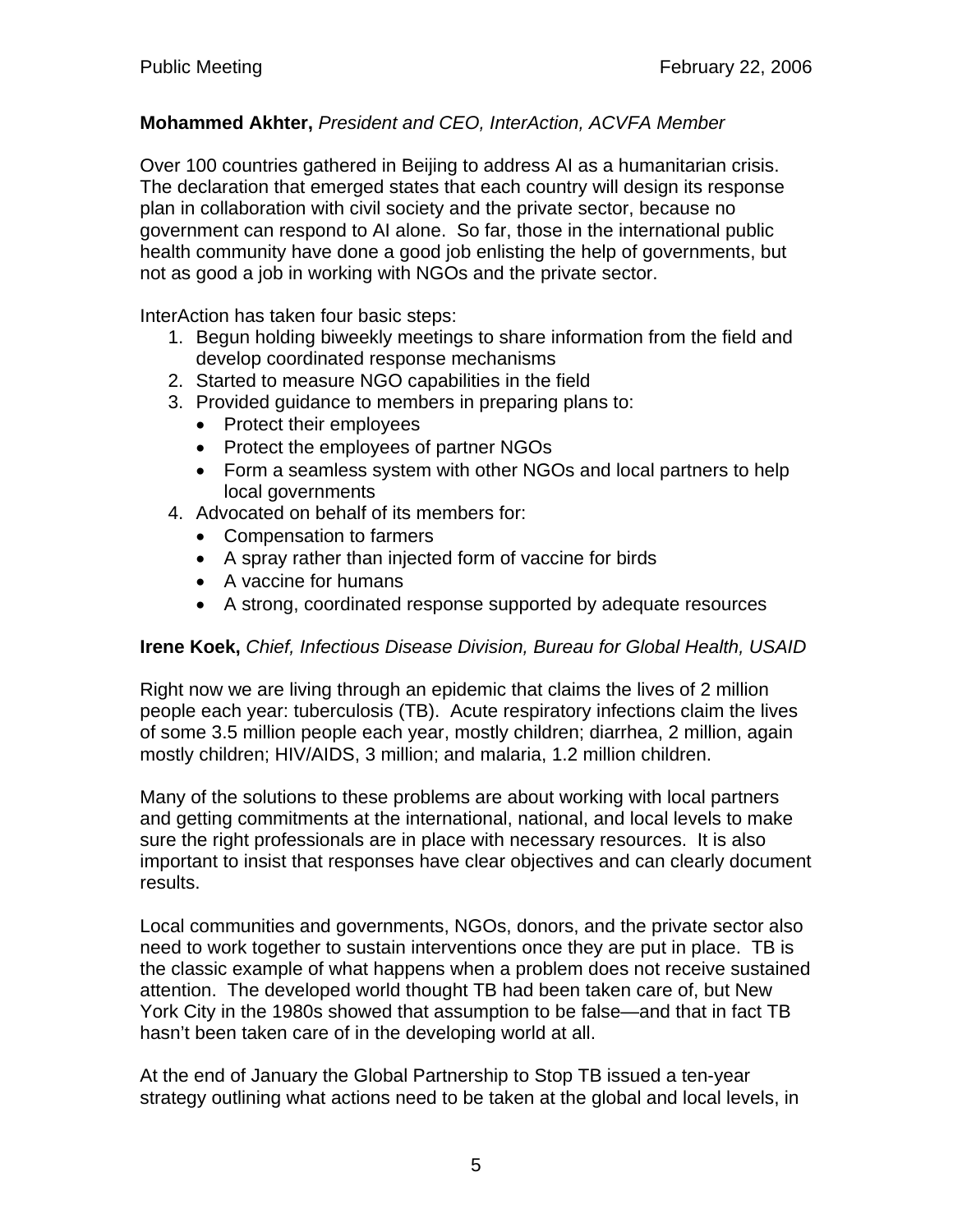the public and private sectors. If the actions in the plan are followed, we can save 14 million lives by 2015, treat 50 million patients (including 1 million for multidrug-resistant TB), develop a new drug to cut in half the current six-month standard course of treatment, create a vaccine, and devise a new diagnostic test that can be performed efficiently at the point of care.

### **DISCUSSION**

USAID is researching the structure of unregulated markets in poultry in order to take an approach that includes incentives rather than simply law enforcement. Originally it was investigating the role of local markets, but with the explosion of the virus across national borders it now has to try and understand the international black market. The experience of mad cow disease has taught public health professionals that they need to understand the conditions of animal rearing to prevent the spread of disease.

One of the differences between AI and the normal influenza virus A is that the latter targets mainly underdeveloped or degraded immune systems, while H5N1—like the 1918 strain H1N1—harms mainly young people with robust immune systems.

There may be gender-based differences in infection patterns. USAID and others working to stop the spread of AI must be sensitive to local victim profiles.

It will be vital to engage the educational community, especially now that the virus has moved to Africa, where communication capabilities are very poor. The Academy for Educational Development has downloaded to Web sites around the world a guide to help instructors teach children good practices in poultry handling.

The Agency will also use the surveillance infrastructure already in place to guard against polio in such places as Nigeria. Such cooperative efforts are essential, as the public sector simply does not have the penetration that NGOs dealing with polio, among others, have into local communities.

The lack of appropriate systems in places like Nigeria makes it much more difficult to bring together local and national authorities in a rapid, wellcoordinated, timely response. On the other hand, Africa does not have poultry densities as high as the other parts of the world where AI has appeared, which may slow the spread of the virus.

New funds have been budgeted for AI three times in the last nine months. In all, \$153 million has been made available to USAID to combat AI; \$53 million will be used to stockpile medicines and prepare for rapid emergency response. The remainder is being used to try to contain the virus at the animal level. USAID is very concerned about the deficit of skilled veterinarians, for example. USAID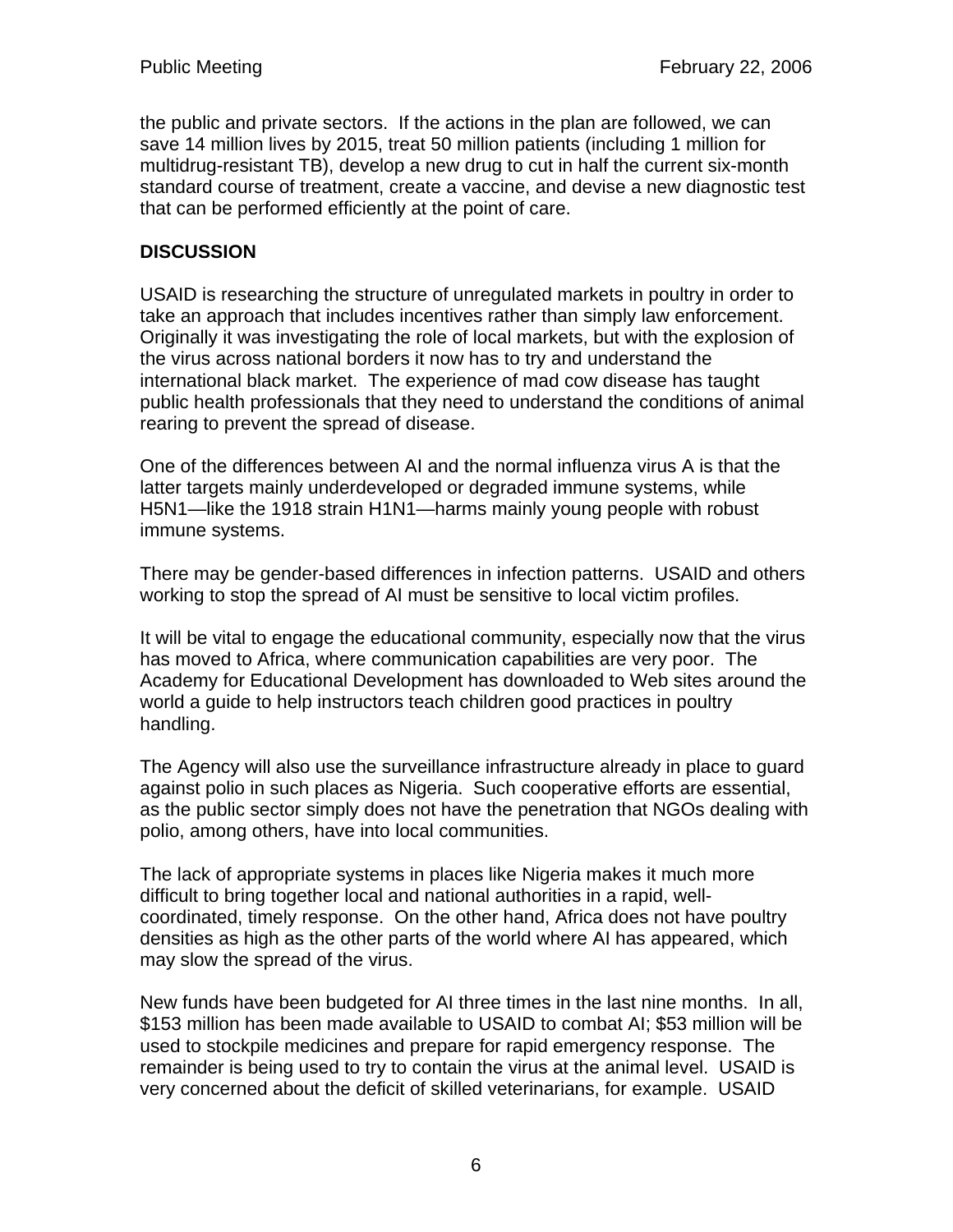aims to transform practices. There are two key components: communications and motivation on the one hand, and veterinary skills on the other.

# **KEYNOTE ADDRESS**

**Faryar Shirzad,** *Deputy Assistant to the President for International Economic Affairs, Deputy National Security Advisor* 

The administration's economic agenda follows a three-part strategy to alleviate poverty by promoting the expansion of private capital.

- 1. Open markets for free trade and the movement of capital
- 2. Stabilize the international financial system and help countries develop sustainable economic policies
- 3. Integrate the global economy, expanding rules-based trading systems and using development programs to help countries' economies grow

The President has pursued the third part of this strategy with great energy. He has increased foreign aid by more than any President since Truman: in the last five years overseas development assistance (ODA) has doubled, to the highest share of GDP since 1988. The United States now donates 34 percent of the ODA given by Group of Eight (G8) nations.

That development agenda is part of the broader *National Security Strategy* (NSS) *of 2002*, which envisioned using diplomatic, military, and economic means to promote economic and political freedom around the world. In part to reflect the importance of foreign assistance, in January 2005 the administration reorganized the National Security Council itself. To ensure foreign assistance in all its aspects receives the required attention and leadership at the highest levels, it created the Directorate for Relief, Stability, and Development within the NSC.

It is also very important to mobilize the private sector, not just companies but also the generous private individuals whose compassion is manifested in the work of NGOs.

Summits such as those held by the G8 provide another opportunity to advance a development agenda. The President successfully championed multilateral debt relief at the G8 and the IMF, and continues to press for the same from the World Bank. In the WTO the President has pushed unrelentingly for the Doha agenda because of its development potential.

### **DISCUSSION**

The administration is taking a number of steps to develop greater cohesion among its various initiatives. One of these is the effort that Secretary of State Condoleezza Rice described when she announced Randall Tobias as the new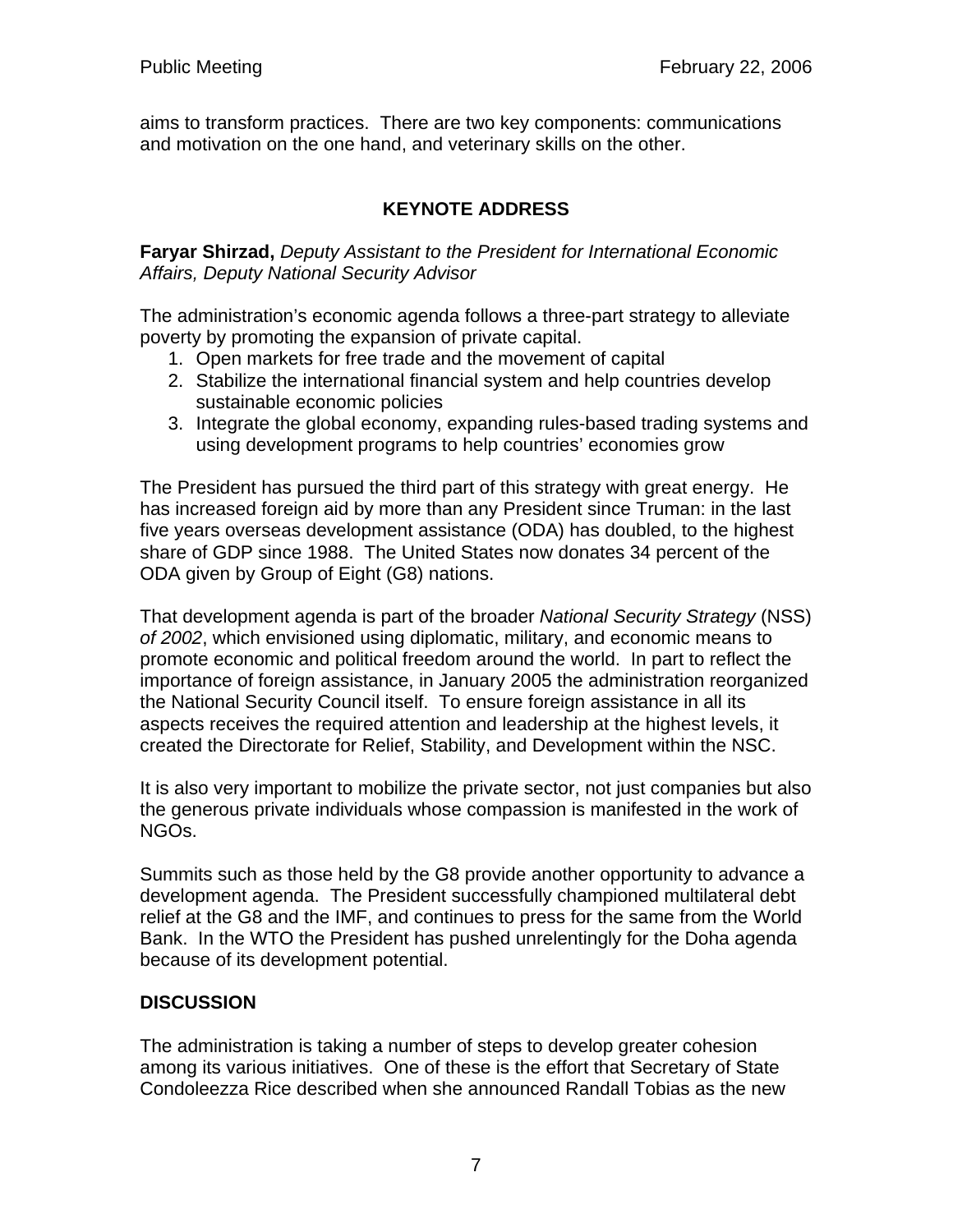Administrator of USAID: to coordinate all foreign assistance programs, in part by giving the USAID Administrator partial control over funds now controlled exclusively by the State Department. To support these and similar reforms, in their dealings with Congress attendees should avoid the special pleading that can hamper collective vision.

When the United Kingdom put forward the idea of a special focus on Africa for the G8, some in the administration observed that the G8 had an action plan for Africa already, dating from the 2002 summit. But further investigation revealed that since 2002 donor countries and Africa have significantly improved their relationship. The administration wanted to reflect at the G8 that the African Union (AU), the New Partnership for Africa's Development (NEPAD), and key states in Africa have begun to address the continent's problems on their own.

The President believes that economic and political freedoms are inextricably linked. The administration has taken a number of actions to support economic freedom, including pressuring the World Bank to deal with corruption. In its good-government programs the administration measures progress toward free markets and the rule of law.

While the UN's Millennium Development Goals (MDGs) are important, they are not enough. Ultimately the administration wants to eliminate the problems MDGs respond to altogether. That said, meeting the MDGs will require unconventional thinking, including the promotion of economic freedom through such trade policies as the President's challenge in the WTO to eliminate all agricultural barriers and subsidies, which would primarily benefit developing-world nations.

# **POLICY FRAMEWORK FOR BILATERAL FOREIGN AID**

**Douglas Menarchik,** *Assistant Administrator, Bureau for Policy and Program Coordination, USAID* 

In January USAID issued the *Policy Framework for Bilateral Foreign Aid* to guide the implementation of a conceptual white paper it produced in January 2004. Under the *Policy Framework*, the 80 countries where USAID now has programs would fall into one of three categories:

- Strategic states
- States in transformation
- Fragile states

A fourth category of aid addresses global issues such as AIDS and TB, and a fifth, humanitarian assistance and emergency relief.

The *NSS of 2002* describes the so-called Three Ds: defense, diplomacy, and development. Where these overlap, USAID can be more effective if it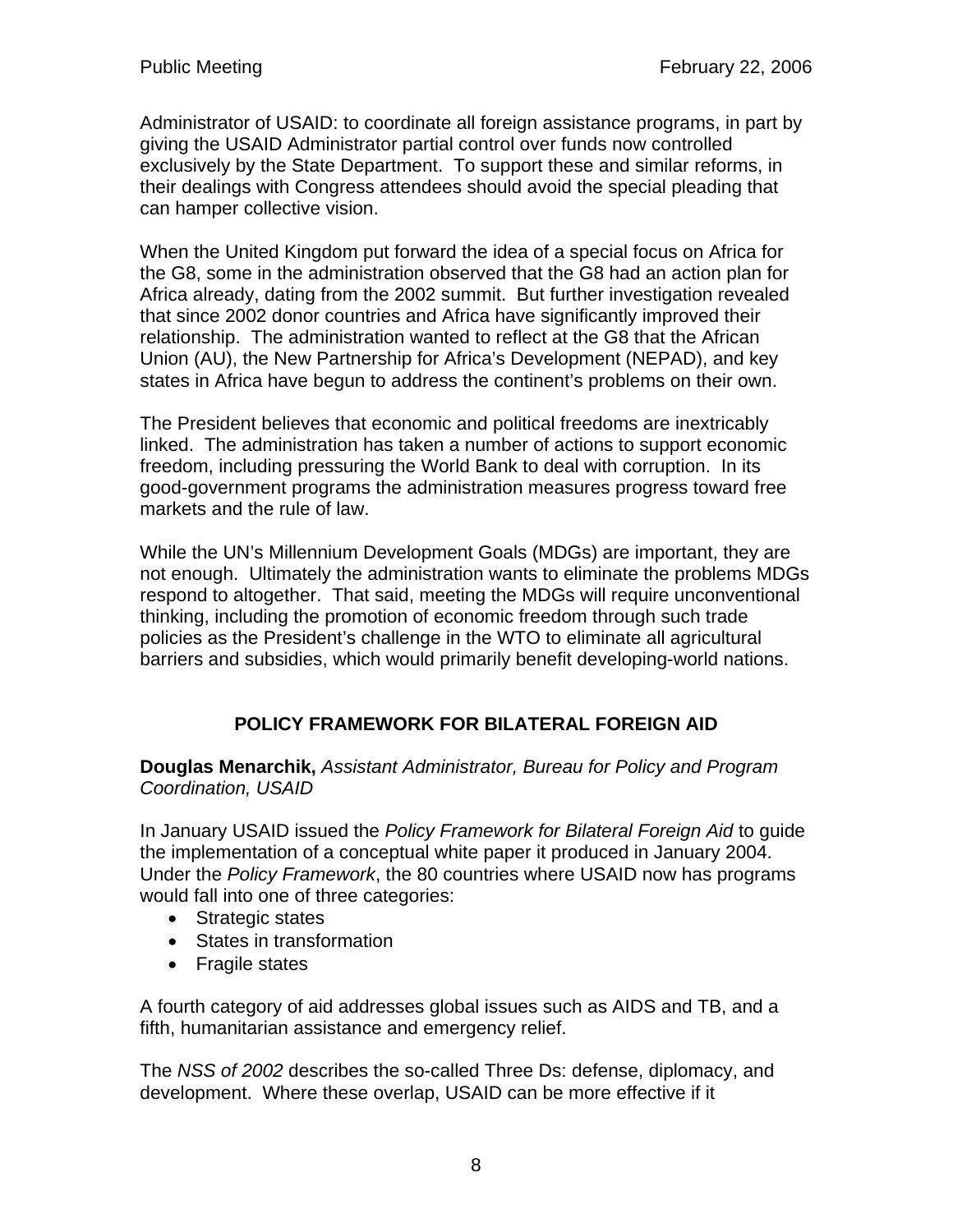coordinates with other agencies. The new Directorate of Foreign Assistance at the State Department will help solidify the relationship between diplomacy and development.

### **DISCUSSION**

The current system pushes money to the local level, where all decisions are made. The new plan will include strategic guidance from the regional and functional bureaus in both the State Department and USAID. Then at the local level the mission director and the ambassador's team will work together to develop a coherent plan. Today three separate funding streams are available for development assistance in any country: security assistance, development support, and economic (i.e., diplomatic) assistance. From now on there will be but a single stream, and USAID and State personnel will have to decide together how to direct it.

### **RECOGNITION OF FORMER ADMINISTRATOR ANDREW S. NATSIOS**

Former Chair of ACVFA **William Reese** thanked Andrew Natsios for the legacy he leaves at USAID. Mr. Natsios commissioned and shaped the report *Foreign Aid in the National Interest*, and pushed USAID staff members to think about development in unconventional ways as they composed the white paper that became the *Policy Framework for Bilateral Foreign Aid*. Mr. Natsios brought new thinking to other areas as well, including crisis mitigation and management, and came up with new ways of multiplying the effect of U.S. taxpayer dollars by working with the private sector in the Global Development Alliance (GDA).

Current ACVFA chair **Benjamin Homan** also thanked Mr. Natsios for his past and continuing contributions to the field, and presented him with a commemorative gift on behalf of the Committee.

# **AFRICA STRATEGIC FRAMEWORK**

### **Ted Weihe,** *Senior Advisor to Land O'Lakes International, ACVFA Member*

The February 2005 meeting of ACVFA introduced USAID's *Fragile States Strategy*. Following the October 2005 meeting, ACVFA created a task force to collect advice from the NGO community on how best to implement that strategy.

**Wade Warren,** *Director, Office of Development Planning, Bureau for Africa, USAID* 

The *Policy Framework for Bilateral Foreign Aid* divides USAID programs according to five core goals: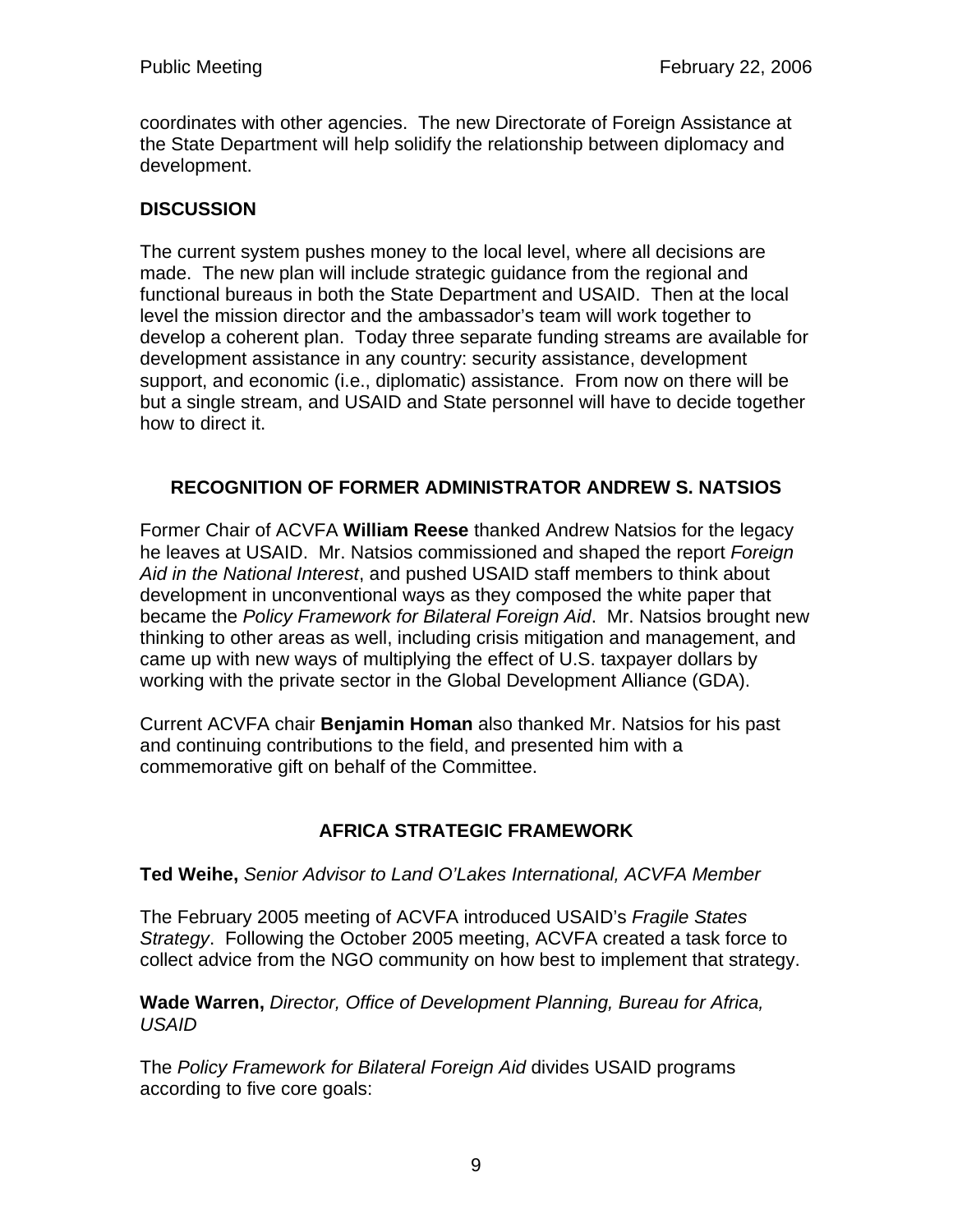- Promote transformational development
- Support strategic states
- Provide humanitarian relief
- Address global issues and other special concerns
- Strengthen fragile states

The *Fragile States Strategy* further divides countries into:

- Vulnerable states
- Crisis states

USAID's new approach addresses each country's pattern of fragility—what is causing its problems. Once those driving factors are identified, USAID can design its programs to address them.

Fragile states do have certain common characteristics:

- Bad governance and corruption that make development difficult
- Lack of governmental ability or willingness to establish preconditions for long-term development
- Prevailing conditions that are too fluid and risky for savings and long-term investments to be attractive
- A society focused on securing its most basic needs in the near term

USAID's approach to fragile states, as described by the *Fragile States Strategy*, aims first and foremost to enhance stability by addressing the sources of stress and conflict in the political, economic, and social spheres. It also aims to:

- Improve security
- Develop the capabilities of institutions
- Respond rapidly and flexibly to changing conditions
- Coordinate with other U.S. agencies and other donor nations

In the *Strategic Framework for Africa*, USAID describes how it will apply the principles of the *Policy Framework for Bilateral Foreign Aid* to Africa. In it the Agency applies the *Fragile States Strategy* to Africa using the best practices it has developed in partnership with the NGO community.

The long-term vision of the *Strategic Framework for Africa* is to stabilize all fragile states in Africa. The medium-term goal is to promote democratic practices, the nonviolent resolution of conflict, and equitable economic recovery; increase security; and increase political, economic, and social stability in sub-Saharan African countries vulnerable to, in, and emerging from crisis.

The *Strategic Framework for Africa* also sets forth operational goals for fragile states. USAID will ask missions to reorient their programs to:

- 1. Avert and resolve conflict
- 2. Promote stabilization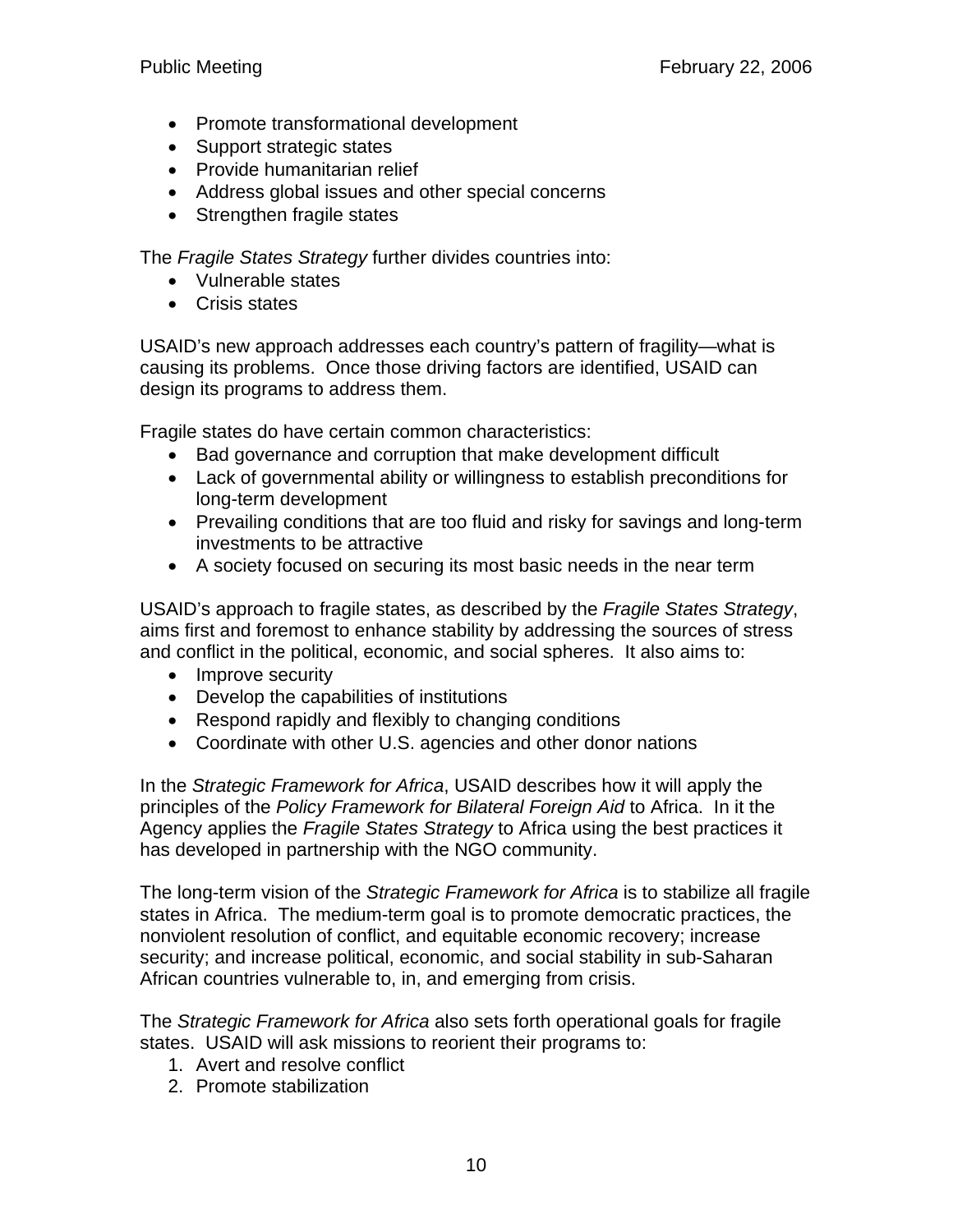Each of these two operational goals has strategic objectives associated with it quite different from the sector-based (e.g., agricultural, health, economic, etc.) strategic objectives that have been the norm.

- 1. Avert and resolve conflict
	- Advance peace processes
	- Reinforce African conflict-mitigation and management capabilities
	- Protect people from physical violence
- 2. Promote stabilization
	- Reintegrate people affected by conflict into society
	- Increase access to essential services
	- Advance basic ideas of democratic governance
	- Restore and/or maintain basic economic activity

In the Democratic Republic of Congo, for example, USAID conducted a fieldbased workshop with its NGO partners to identify the main sources of fragility. The consensus that arose was that there were three:

- The reliance of the transition process on a tenuous power-sharing arrangement
- The competition for resources in the absence of a unified, legitimate state
- Congo's legacy of self-serving elites who appropriate state resources for their own benefit

USAID is designing a program that addresses these sources of fragility: it will increase its emphasis on the eastern part of the country, on protecting people from violence, and on reducing competition for natural resources, especially in the extractive industries.

Similarly, in Liberia USAID held a field-based workshop to identify sources of fragility. The consensus there was that fragility in Liberia also arose from a competition for natural resources, as well as the deliberate exclusion of the majority of Liberians from political life and economic opportunities. In its redesigned program for Liberia, therefore, USAID will work to:

- Help the Liberian government and civil society address sources of conflict
- Restore basic services to Liberian communities
- Expand reintegration activities
- Strengthen governance structures at the national level
- Empower youth, women, and other previously marginalized groups

### **DISCUSSION**

NEPAD has conducted peer reviews for Ghana and Rwanda, but it has been difficult for the private sector to obtain the resultant documents—in fact it has been difficult in general for the private sector to interact with NEPAD. The State Department is considering using Economic Support Funds to aid the peer review process, which would provide some leverage. USAID is also working with NEPAD as part of the AU's effort to field its own team of election monitors. And,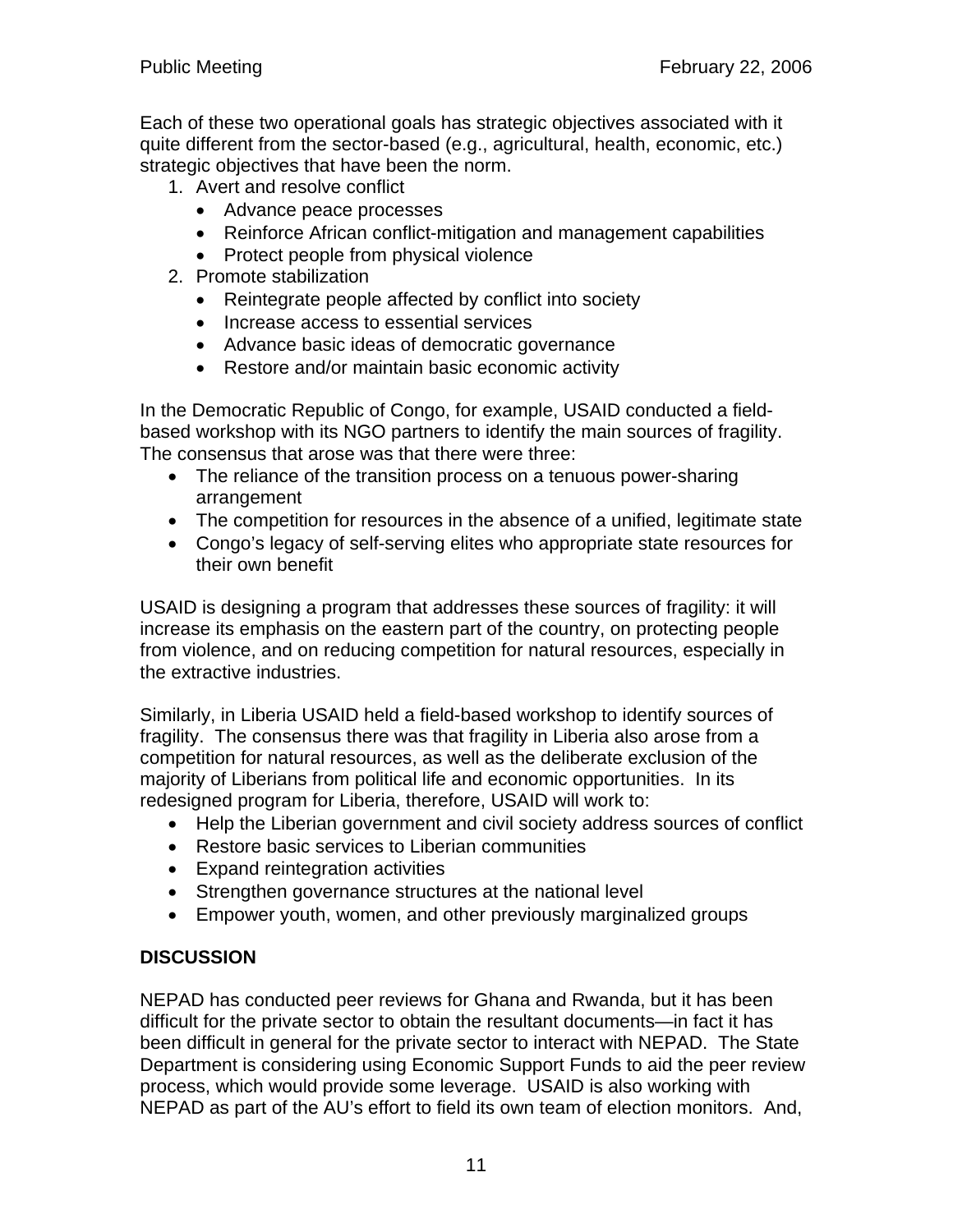through its Initiative to End Hunger in Africa, USAID is working with NEPAD on its comprehensive agriculture program. While NEPAD has not gotten any fragile state to commit to peer review, its agriculture program has put mechanisms in place that would allow them to conduct those reviews if any fragile state does agree.

Strategic objectives will be followed by the development of benchmarks and measurements of stability, but such benchmarks and measurements are not easy to develop.

While all missions in Africa are rewriting their strategies, it is the ones in fragile states that will change most significantly. Ongoing contracts will not simply come to an end, however. In most cases it will be easiest for USAID to make necessary changes with existing partners.

The Secretary of State is trying to establish some of the necessary coordination among diplomacy, defense, and development by making Ambassador Tobias both the Administrator of USAID and the Director of Foreign Assistance at the State Department. Coordinating with DOD is more complicated, because Secretary Rice does not have responsibility for DOD's funding.

One of the difficulties in fragile states is that so much needs to be done at once. The focus is often on building the public sector initially with the private sector to follow, but the private sector is vital to establishing the economic viability of a country, and even in fragile states USAID's programs seek to engage the private sector wherever possible. USAID's African Global Development Alliance does promote public and private alliances in development, though it is more difficult to do so in fragile states. Fragile states often do have many untapped natural resources, which hold out the promise of great returns on USAID investment if private companies can be attracted. But infrastructure is often lacking, and fragility also often means conflict. If the Agency can address the driving factors of fragility, it may be able to attract investors.

Because one source of fragility is the excessive concentration of power in central governments, in many countries USAID's Office of Transition Initiatives is working to strengthen local governments. Stronger local governments are more responsive to local needs; mayors have to face their electorates every day.

# **REMARKS OF THE ACTING ADMINISTRATOR**

### **Frederick Schieck,** *Acting Administrator, USAID*

Mr. Schieck arrived from the first meeting of the "Helping to Enhance the Livelihood of People around the Globe" (HELP) commission, authorized two years ago with an appropriation of \$4 million to investigate the effectiveness of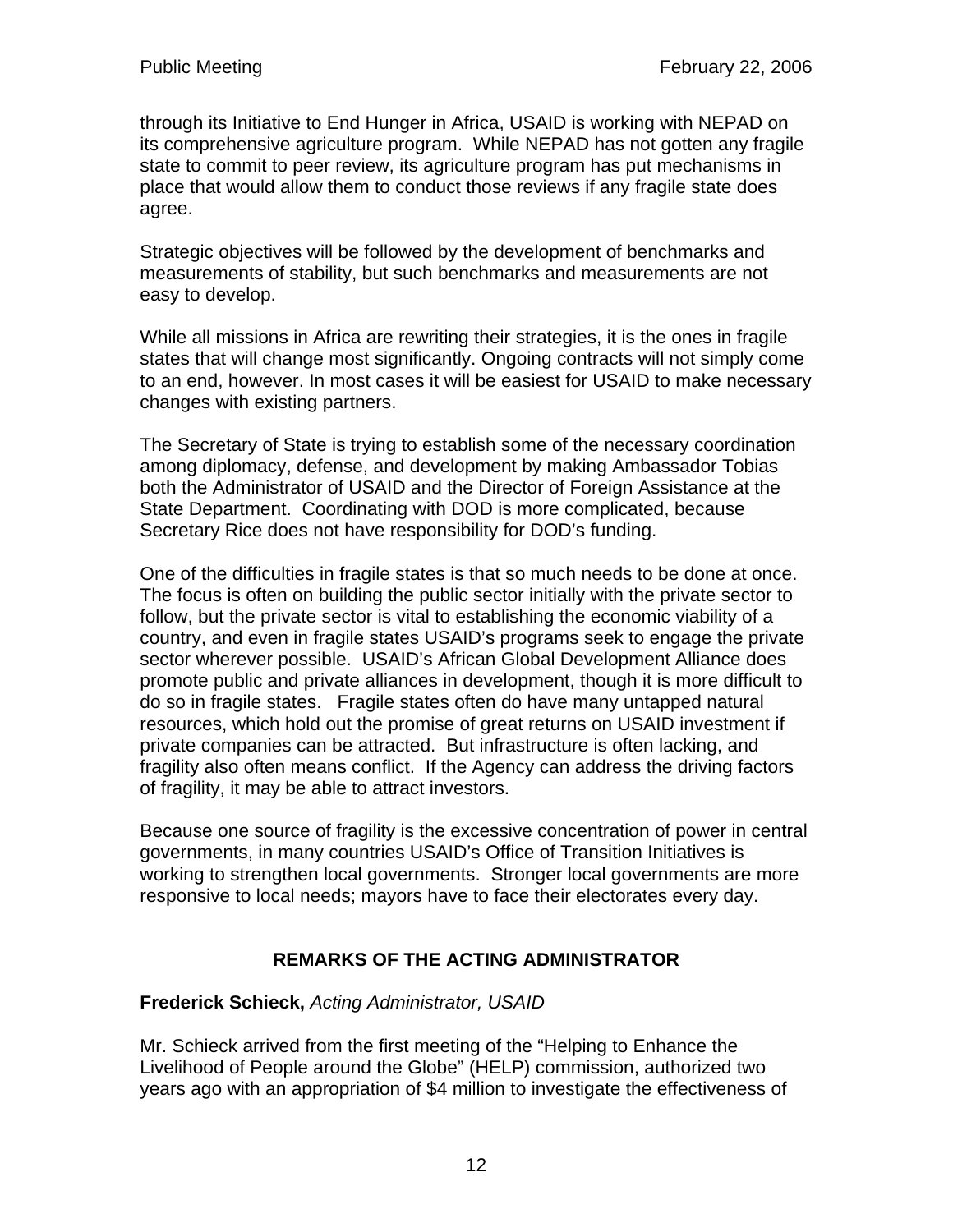foreign aid in the broadest sense. It includes appointees from the House, Senate, and White House, Democrats and Republicans.

The HELP commission feels its purview includes any U.S. government agency administering any foreign aid program. The group decided not to focus on funding levels but on how to improve the effectiveness of whatever aid is administered.

The authorizing legislation says the commission must finish its work by December 2007. The commission decided to try to finish by the summer of 2007. USAID will provide the detailed information the commission needs. The commission will also reach out to the NGO and private sectors. There may even be a Web site for people to send in ideas.

Meanwhile, USAID awaits confirmation of Ambassador Tobias as Administrator. His nomination went to Congress on February 17, and he is expected to be confirmed within a few weeks.

### **DISCUSSION**

More than one participant endorsed the notion that as USAID and the HELP commission focus on Africa, they and ACVFA should make more of an effort to include Africans living in the United States in discussions.

#### **NGOs ON THE GROUND: EFFECTIVE INTEGRATION ACROSS THE U.S. GOVERNMENT**

**Spencer King,** *Member, ACVFA Military Affairs Task Force, President and CEO, International Executive Service Corps (IESC), ACVFA Member*

Last October, Michael Hess made a presentation to ACVFA on the military liaison model. The military affairs task force was formed following that public meeting. It is trying to deal with the question of how to integrate the work of two or three major U.S. government departments. It does not have budgets and timelines, but it has come up with one idea it would like to promote. In addition, ACVFA would like to invite the public to contribute its own ideas.

NGOs could help train military civilian-affairs personnel before they are deployed. There are literally thousands of volunteers available in the United States to conduct such training. DOD would have to identify beforehand the sectors in which they planned to work, of course. In a future stage NGO volunteers could even team with the military in the field.

On November 28, 2005, the President signed *Defense Directive 3000.05*, "Military Support for Stability, Security, Transition, and Reconstruction (SSTR)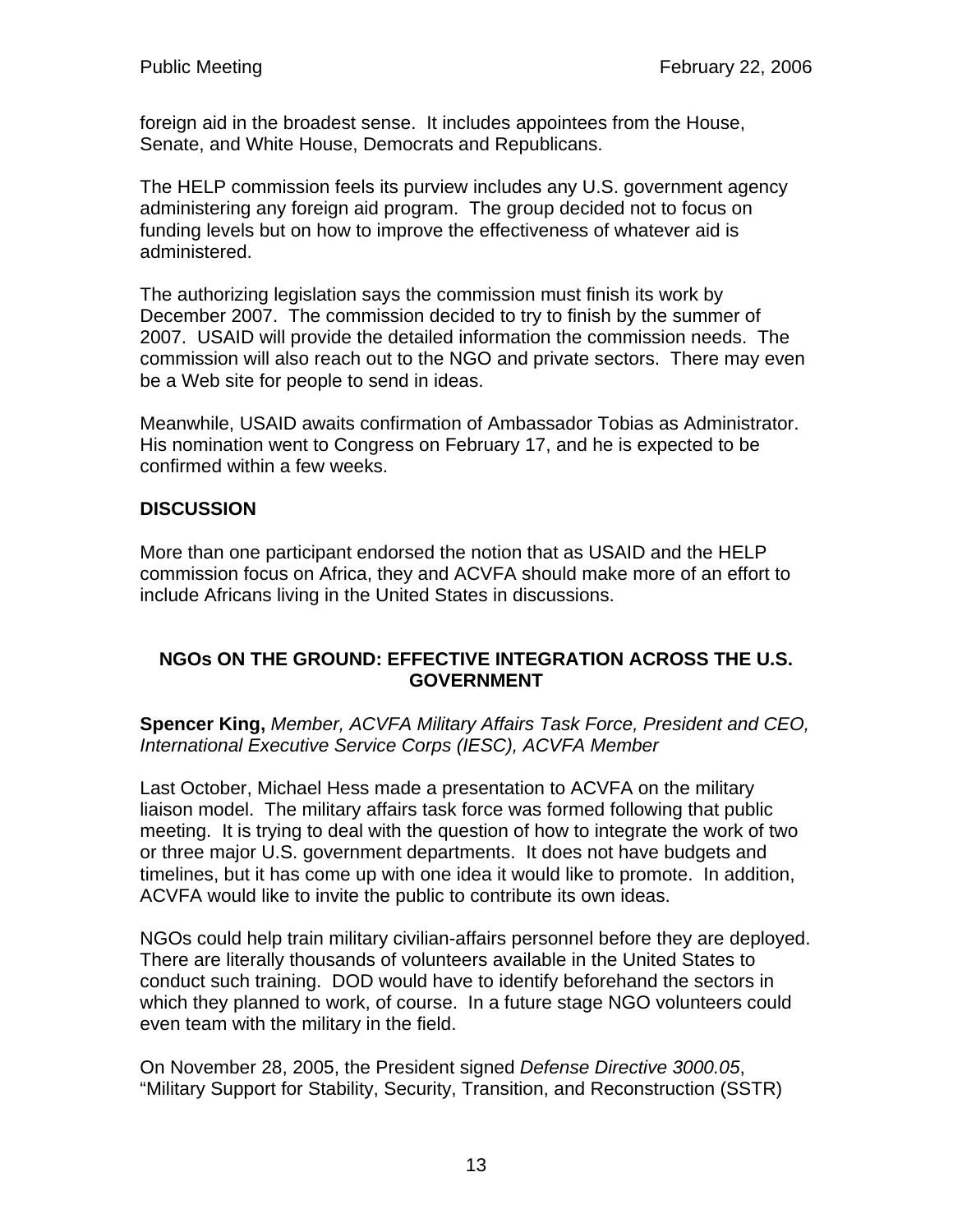Operations," which summarized some of these discussions. Section 4.5.2 of that document refers to teams "open to representatives from other U.S. Departments and Agencies, foreign governments and security forces, International Organizations, NGOs, and members of the Private Sector with relevant skills and expertise."

The task force has now drafted a rough version of a proposal to formalize this type of relationship in USAID. Its language does not refer to military cooperation specifically but to "integration across public agencies."

#### **Chris Hoh,** *Director for Response Strategy and Resource Management, Office of the Coordinator for Reconstruction and Stabilization, U.S. Department of State*

The State Department's Coordinator for Reconstruction and Stabilization (S/CRS) was created in 2004 to coordinate and strengthen all U.S. government efforts for reconstruction and stabilization under the leadership of the foreign policy establishment—the Secretary of State. The thinking has been that you cannot set up a cabinet-level agency for major interventions because countries don't pass a bright line from routine to extraordinary; rather, they go through a long, gradual transition process toward and out of crises. It is important to have the same organizations involved in the stages leading up to a crisis; in the middle, when the crisis is severe; and following a crisis, as a country begins to stabilize.

S/CRS will coordinate with international and nongovernmental partners and develop "personnel surge" mechanisms: the ability to send large numbers of people to work on a specific problem when the need arises, in a manner that has them all aware of the responsibilities of all the others.

While it has many aspects, S/CRS can be boiled down to a few new approaches:

- Essential Tasks Matrix
- Best Practices Thematic Guides
- A semiannual watch list of countries at risk
- Conflict Assessment and Analysis
- Strategic Planning Template

There is a two- to three-year window to affect the dynamics in a given society. In fact, we probably only have a few months at the beginning to avoid a negative trajectory—i.e., for the "spoilers" to figure out that we mean business, for those on the fence to decide to give us a chance, and for the people who will be the agents of change to feel safe enough to take chances. Combining a good analysis of the factors driving instability with good strategic planning allows us to put limited resources in the most important places during that short period.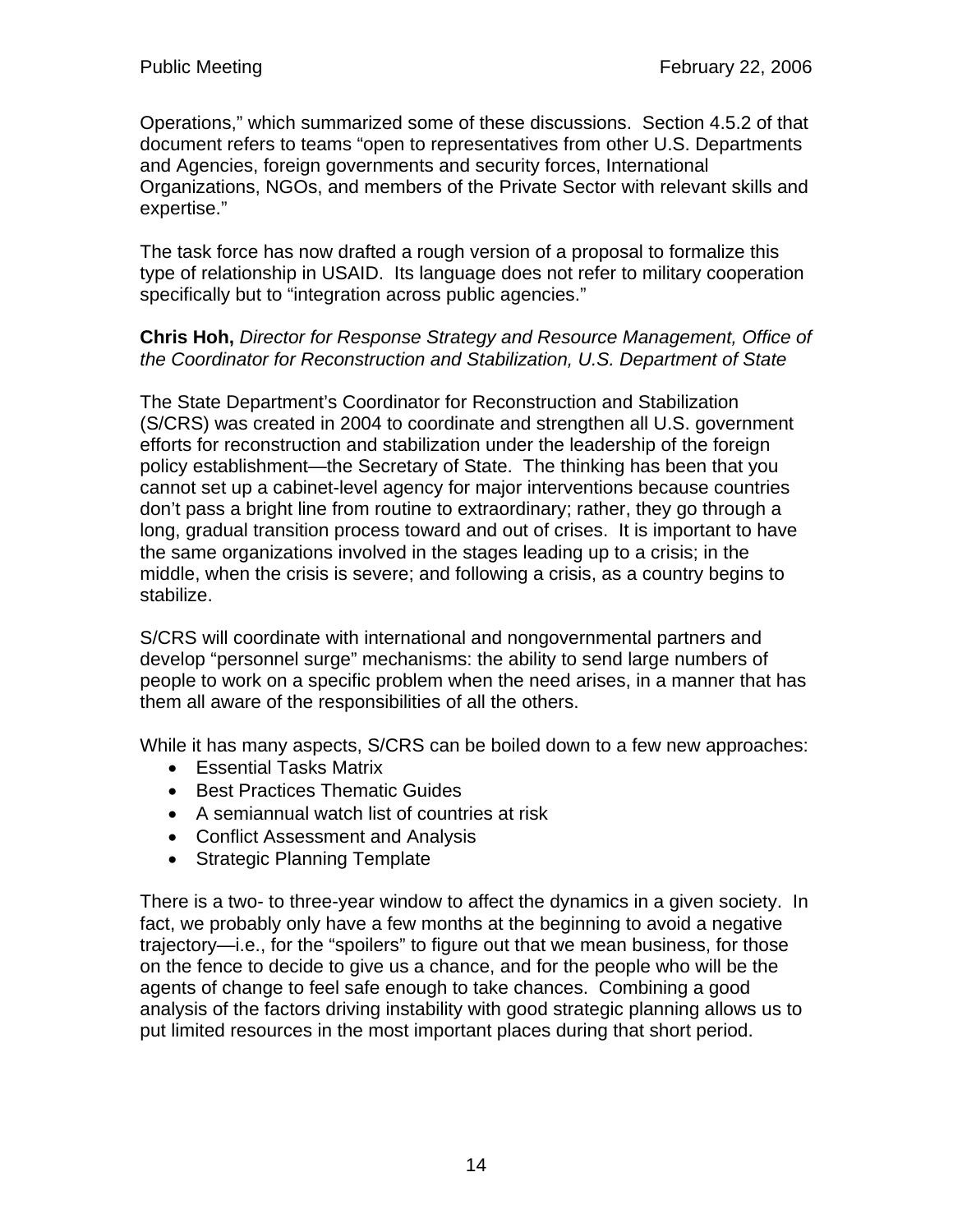**Mike McNerney,** *Director for International Capabilities, Stability Operations, U.S. Department of Defense* 

In preparing for Afghanistan it became clear that civil-affairs personnel in the armed services were not well enough prepared to deal with postconflict issues. DOD has decided it needs to do a better job of preparing military personnel and personnel at the State Department and USAID to work together.

*Directive 3000.05* will change the way DOD prepares for most operations apart from major combat—those DOD calls "stability operations": peacekeeping, providing assistance to local populations, training other militaries, and so on.

Stability operations are with us for the long term. We have to be better prepared to undertake them because of what we see as major challenges in the future.

*Directive 3000.05* is meant to prepare DOD to do whatever it is asked to do. There is no desire to undertake more stability operations; DOD merely wants to do a better job of those it does undertake, in partnership with the State Department and USAID, and when appropriate with NGOs in the field. *Directive 3000.05* is a public statement that civilian and military cooperation will only increase in importance in the future. In fact *Directive 3000.05* puts stability operations on par with combat operations, a clear signal that the two are equally important. It also highlights DOD's need to fill the gaps where civilian agencies cannot operate either because the environment is insecure or because they cannot train local police forces and militaries.

All U.S. government agencies agree that future training and exercises should have a strong interagency presence. DOD does not simply plan to address training immediately before deployment, where it has made some progress, but create from the earliest levels of training a culture that emphasizes the importance of working with civilian agencies.

Three offices in particular are important for this transformation effort:

- S/CRS
- USAID's Office of Military Affairs
- A group organized by the Institute of Peace, bringing together InterAction and DOD.

**John Champagne,** *Senior Military Advisor, Office of Military Affairs, Bureau for Democracy, Conflict, and Humanitarian Assistance (DCHA), USAID* 

The Office of Military Affairs (OMA) was established formally last March, when then-Administrator Natsios decided USAID needed an organization to coordinate its relationship with DOD.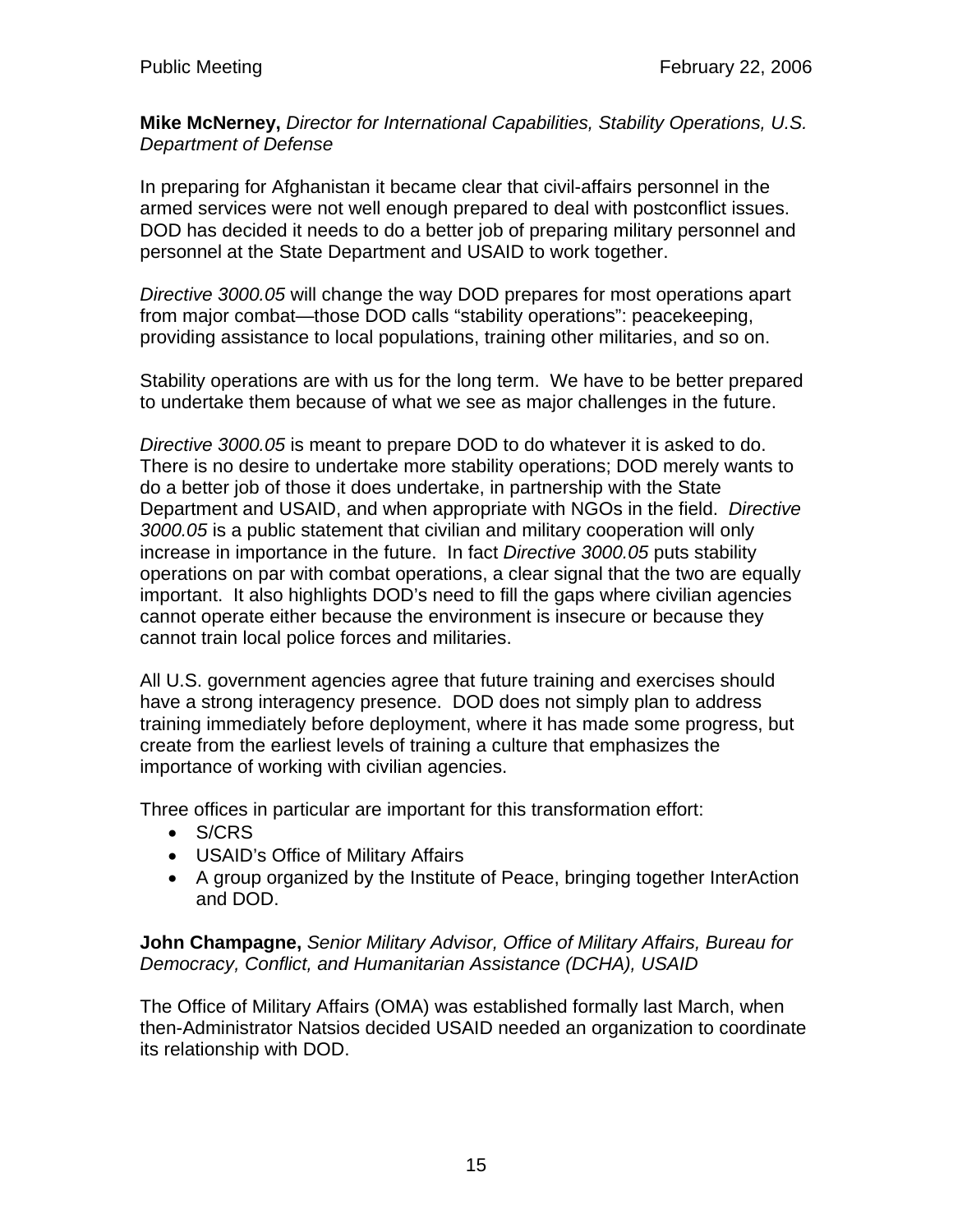USAID is still early in the process of staffing OMA: it has hired three of what will be a staff of fifteen to eighteen. Ultimately OMA aims to have representatives at all of DOD's combatant commands, to contribute to their planning processes at the earliest stages and to make sure USAID understands those plans thoroughly.

The Agency also believes strongly in its relationship with S/CRS, and currently has eight to ten people working in that office. USAID will be available for the "surge capacity" mentioned earlier—though USAID has only 2,100 officers, including 1,100 foreign-service officers, and is at any time around 100 short of filling all its vacancies.

So far the military is well ahead of its civilian counterparts in reaching out to interagency partners. But USAID is beginning to catch up. The NGO community should help shape the Agency's responses, because NGOs make up the delivery mechanism for any program USAID supports.

### **DISCUSSION**

One participant felt the process was moving too slowly, which keeps NGO workers' lives at risk.

**Mr. Hoh** agreed, saying that sense of urgency is lacking from the Washington policy community and Congress. This coordination will require investment up front and some tough choices, because working together means changing the way individual players do business. But without change the United States will continue putting people in unsafe conditions. In Iraq and Afghanistan the United States is keeping battalions in wartime environments at a marginal cost of \$1.2 billion every month for each division. It is risky to put people in environments where there is no clear picture of what the United States is trying to accomplish.

A team from Joint Forces Command worked with USAID and the State Department to assess the Provincial Reconstruction Team (PRT) program in Afghanistan. Their final report will soon be elevated to the level of senior interagency review, with findings and recommendations.

**Mr. McNerney** argued that changes sometimes do take a long time. The Goldwater-Nichols Act of 1986 was Congress's direction to the military to create "jointness," or coordination among the Army, Navy, and Air Force. It has taken twenty years to realize that vision. Now the U.S. government has to do the equivalent of Goldwater-Nichols for multiple agencies, and without guiding legislation. If we panic and aren't satisfied with results in a year or two, we may scrap attempts like S/CRS, OMA, and stability operations before they have a real chance. Some would argue that that's what the armed forces did after Vietnam, in giving up on everything but major combat operations.